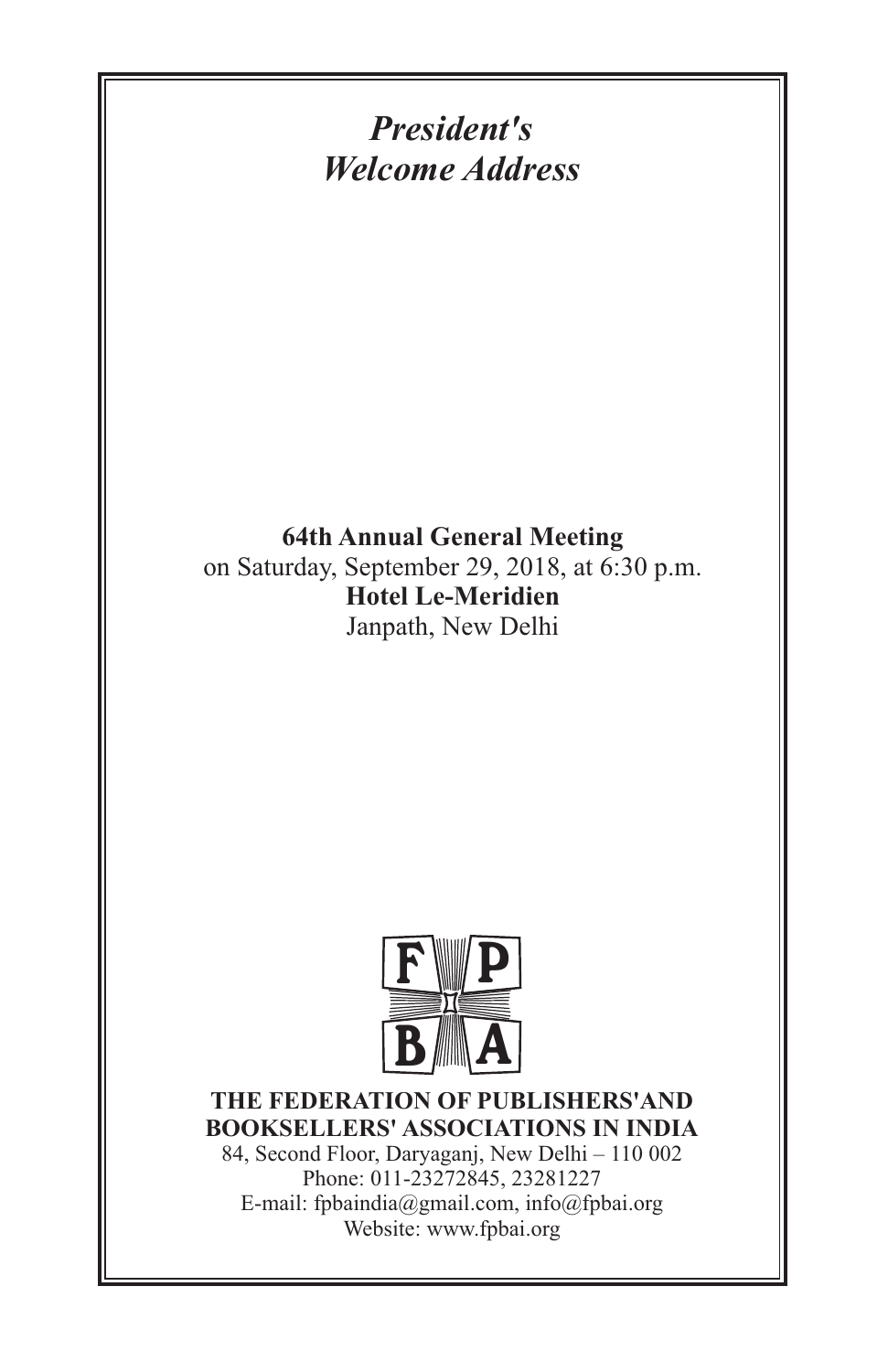### **OFFICE BEARERS: 2017-2018**

#### *President* **Sunil Sachdev**

*Immediate Past President* **S.C. Sethi**

*Vice- Presidents*

North New Delhi **Manas Pratim Saikia**

> South Bangalore **Nitin S. Shah**

**West** Mumbai **Narendra K. Nandu**

> *Hony. Secretary* **Pradeep Arora**

*Hony. Joint Secretary* **Arunjit Singh**

> *Hony. Treasurer* **Prashant Jain**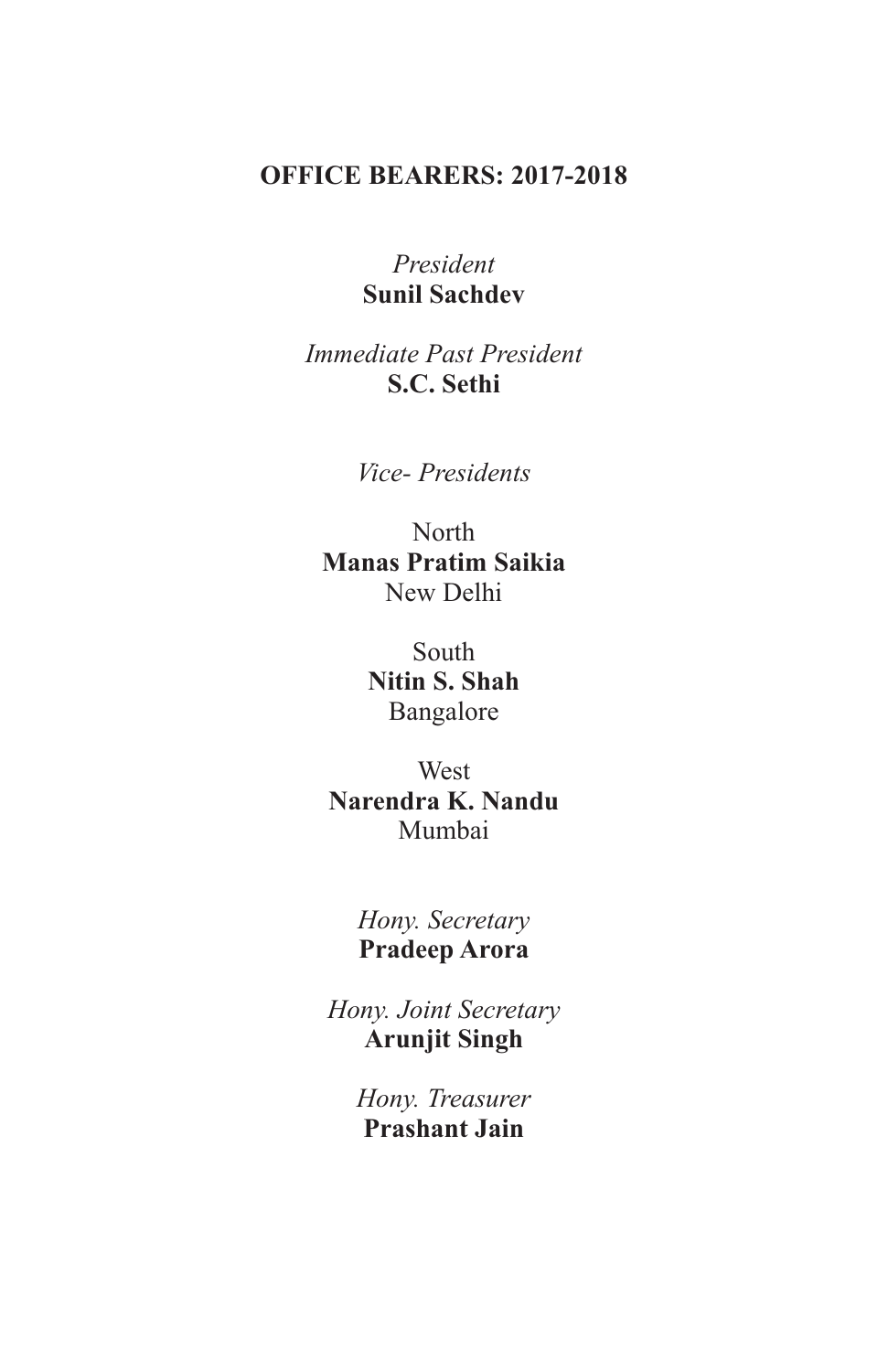# **PRESIDENT'S WELCOME ADDRESS**

### **Distinguished members and friends,**

I have great pleasure to welcome you all to this  $64<sup>th</sup>$  Annual General Meeting (AGM) of The Federation of Publishers' and Booksellers'Associations in India (FPBAI). I am grateful to all members and guests who have been kind enough to spare their valuable time to be here with us this afternoon. I therefore warmly greet you and wish all the best.

Friends, I feel indebted to you for having assigned me the responsibility of Federation's presidentship during the period under report, which indeed is a great honour for me and I reciprocate your kind gesture. I was morally as well as officially duty bound to put my best efforts for completing the task assigned to me. It may not be possible for me to narrate each and every proceeding or task carried out during the financial year 2017- 2018. However, I am giving a brief account of the work carried out by me and my team anticipating that the efforts made by us will be viewed to your entire satisfaction.

# **EXECUTIVE COMMITTEE MEETINGS**

During the period under report, five meetings of Executive Committee were held at Federation office, New Delhi. During the aforesaid meetings, numerous issues were discussed which included the meeting of Mr. Manas Saikia, Vice President – North (FPBAI) with Mr. K.P.J. Gerald, Under Secretary to the Government of India, Ministry of HRD; on matter pertaining to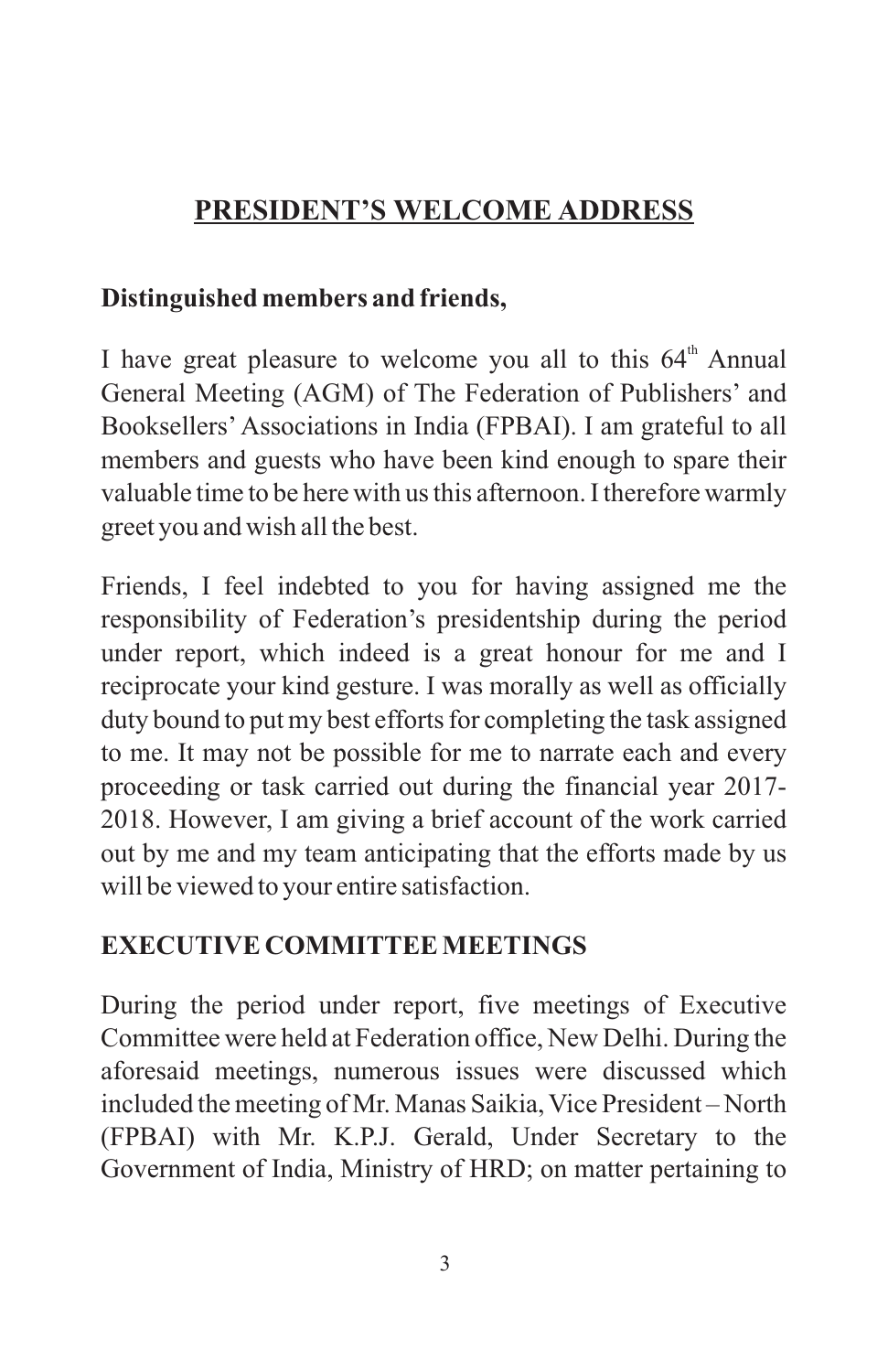ISBN. Another meeting of Dr. Manish Arora, Chairman-Copyright, Piracy and Legal Committee of FPBAI with Director of Industrial Policy & Promotion, Ministry of Commerce & Industry, Government of India, New Delhi relating to Limitations and Exceptions for the Libraries and Archives, Research and Training Institutions and Persons with other disabilities. Issues relating to unjustified demand by numerous institutions, such as high security deposit/earnest money; 100% bank guarantees were discussed. Final call was taken on withholding huge payment of publishers by Gautam Buddha University, Greater Noida. Issues related to GST; Minimum Wages and dispute resolution were also discussed.

GOC issues were taken up; wherein, GOC Chairman, Mr. S.C. Sethi said that action has been taken against some GOC members who had either not paid their dues or violated the norms of supply with their respective customers.

During the ECMs, issue relating to new FPBAI directory as well as of GOC directory and mini email directory of the Federation was discussed and finalized.

### **BACK IN OUR FOLD**

It is a matter of satisfaction that the two **State associations of Assam and Tamil Nadu** have rejoined the Federation recently after a gap of almost 5 years. The Federation welcomes the two associations for rejoining us. We hope that this tie-up will mutually benefit all concerned.

In addition to the above, one meeting of Journals & Periodicals Subscription Committee was held on November 27, 2017 at Federation office, New Delhi. The issues discussed included:-

1. To discuss the standardization of charging GST on different media of journals.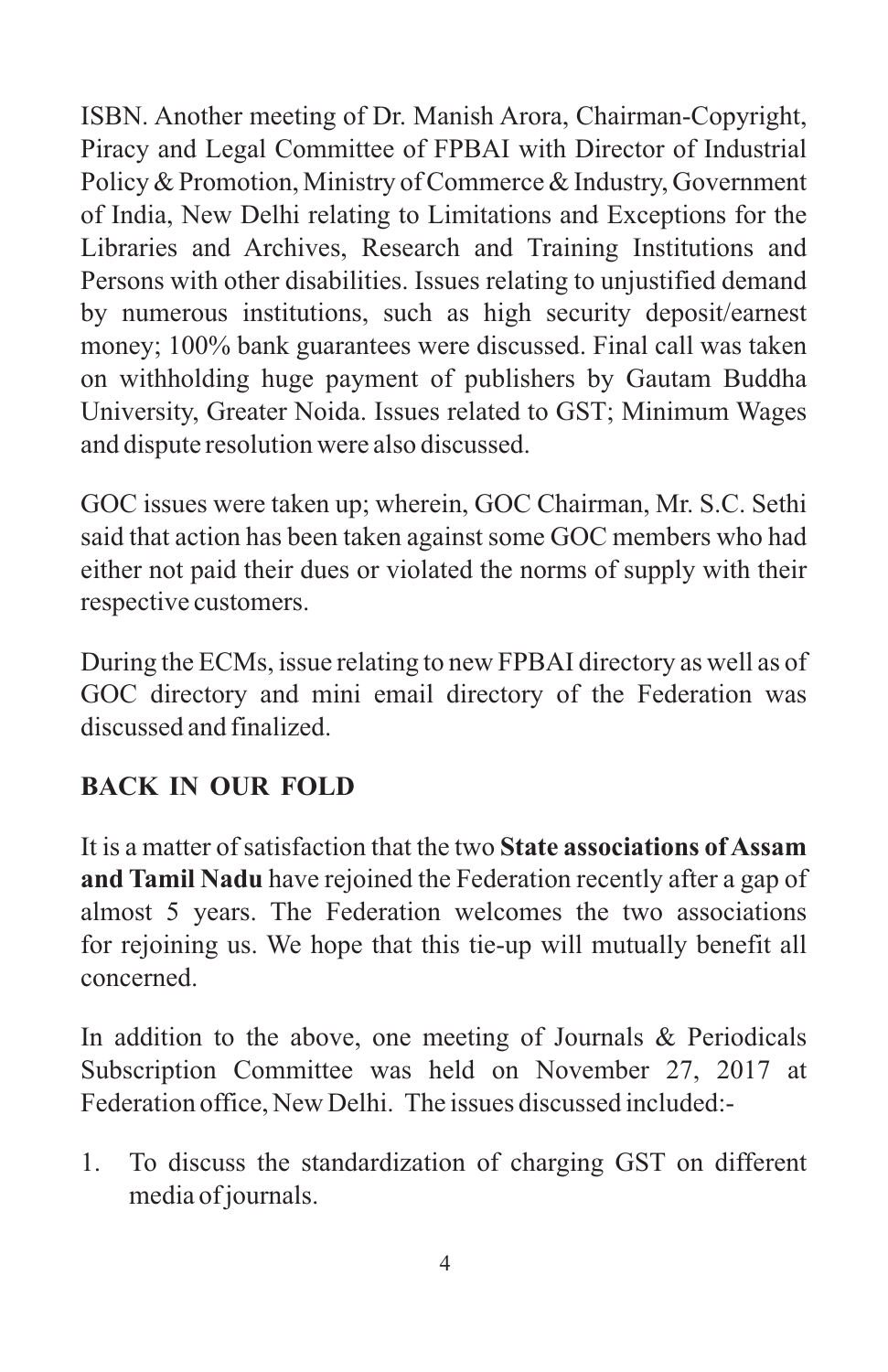2. To recommend to the GOC for issuing guidelines for members to follow about GST and the amount that is to be charged for different media.

In addition to the above, a separate meeting was held between FPBAI and Bombay Booksellers' & Publishers' Association (BBPA) on November 6, 2017 at Mumbai. The following issues were discussed during the meeting:-

- 1. Problems and challenges being faced by Mumbai book traders i.e. retail booksellers, wholesale, booksellers, library suppliers, publishers (small, medium, regional and big publishers).
- 2. CBSE's decision on schools being allowed to purchase and distribute NCERT books
- 3. Shortage of NCERT books and easy availability of pirated NCERT books.
- 4. Queries regarding GST.
- 5. Refusal of transporters to ferry goods without GST.
- 6. During the meeting, BBPA raised the issue of willingness of their members for simultaneously becoming the members of the Federation for which, concession in membership fee was solicited. I assured them that after going to Delhi, I will discuss this issue with office bearers and if passed will further get it approved in the forthcoming 1st ECM. Accordingly, I proposed to condone the entrance fees of Rs. 1000/- for all members, including the BBPA, which was duly approved by the House.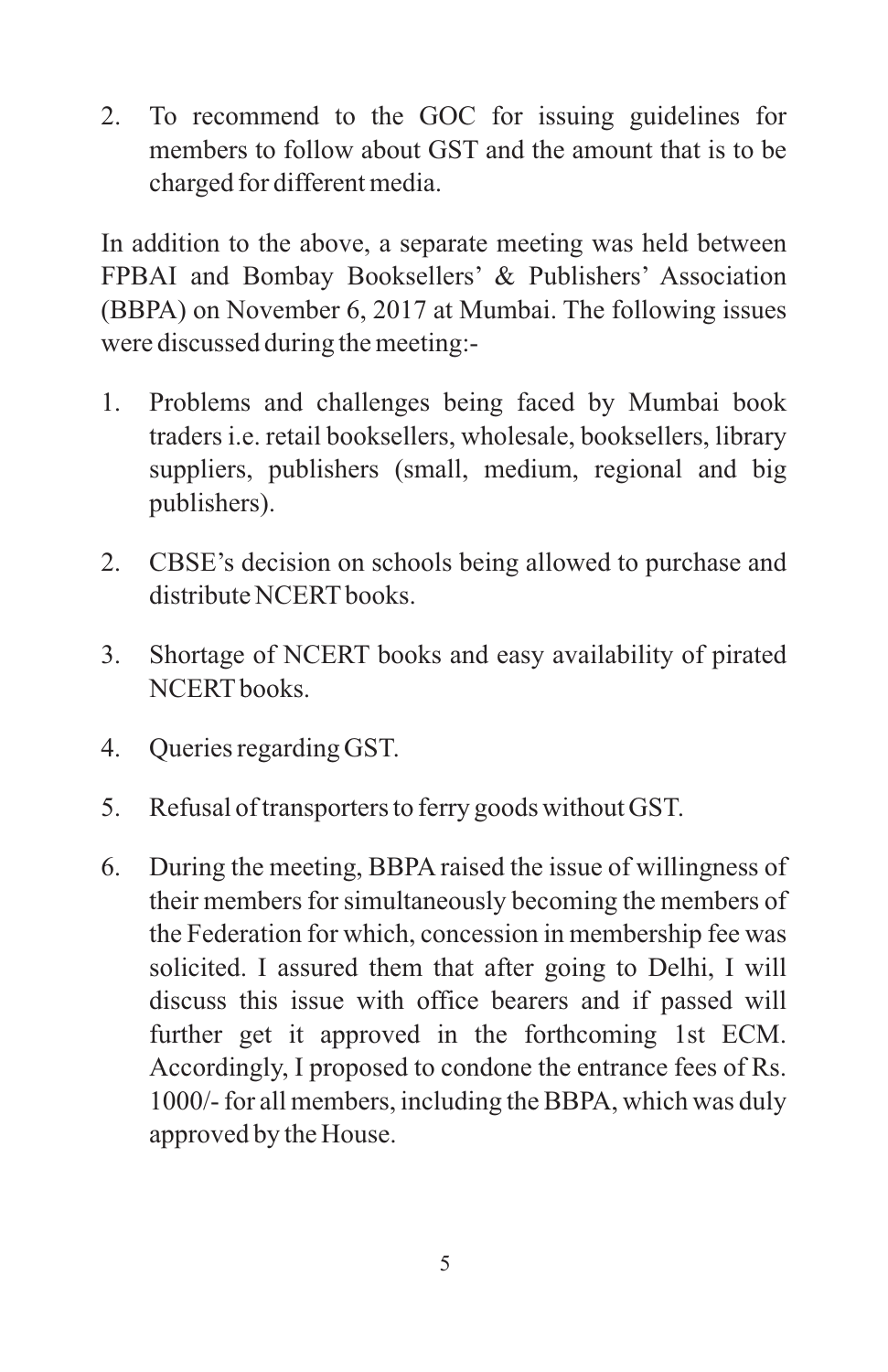## **GAUTAM BUDDHA UNIVERSTIY**

Some of our members have been facing harassment from Gautam Buddha University, Gautam Buddha Nagar (UP) who have unnecessarily and illegally held payments of some of our members. Responding to the complaints received from the aggrieved members, we wrote to Vice Chancellor, Gautam Buddha University; Mr. Prakash Javadekar, Union Minister of HRD; Mr. Yogi Adityanath, Chief Minister of UP and Dr. Dinesh Sharma, Deputy CM of UP, but to our surprise, we did not receive any response from anywhere. Ultimately, we have decided to initiate appropriate legal action by the aggrieved members against the university to recover the dues. The proposed action is in the process.

### **THE NEWDELHI WORLD BOOK FAIR-2018**

The New Delhi World Book Fair-2018 was held from January 6 to 14, 2018, at Pragati Maidan, New Delhi. However, we at Federation after making visits at the fair venue found many shortcomings over there. A big renovation work causing impediments was going on there which created unhygienic and uneasy conditions at the venue, despite the fact that a large number of foreign visitors and participants had come to attend the fair. The half-hearted approach on part of the organizers was visible, such as lack of public utility services, ill-maintained washrooms, nonavailability of transport from gate to pavilions, untrained security and other staffers, against whom frequent complaints of misbehaviour were being received. The Federation conveyed its serious concern on the said issues to the administration.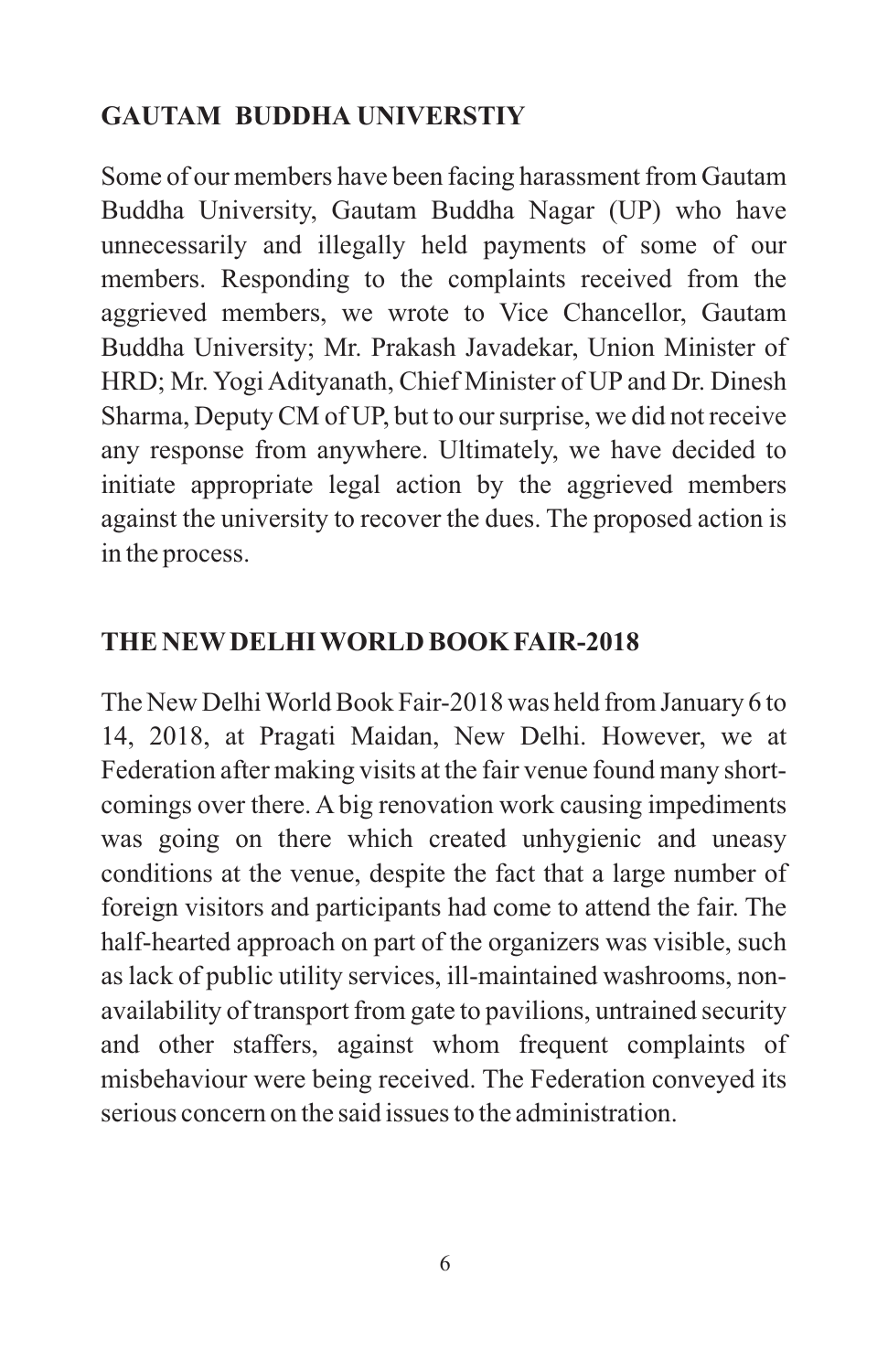### **ISBN MATTER**

The ISBN had been a hot issue. Members all over the country had been facing harassment and business loss due to the delayed issuance of ISBN; albeit not without great difficulty. The Federation was however successful in sorting out the problem of ISBN once for all, after persistent efforts with the authorities concerned, including an important meeting on the subject matter that took place on November 1, 2017 with Joint Secretary (Book Promotion & Distance Learning), Ministry of Human Resource Development, Government of India. As such, all of us have now taken a sigh of relief on the issue of ISBN. Mr. Manas Saikia, Vice President-North played an important role on behalf of Federation in this regard.

## **DISPUTE RESOLUTION**

Although, there is no express binding on Federation to resolve the disputes between parties of the trade as well as between parties and purchasers; however, there is an implied moral binding on us to intervene for dispute resolution between various parties dealing in the trade for the ultimate healthy growth of the book industry.

In view of the above, the Federation from time to time has been intervening with the disputing parties and has successfully been resolving their disputes without entering into lengthy litigations.

During the period under report many disputes were resolved successfully. However, one M/s. Alliance Books Suppliers Pvt. Ltd; Delhi, despite our repeated reminders did not settle the matter with the complainant, M/s. Remote Sensing Applications Centre, Lucknow. Mr. Sethi who was looking after the matter. He was left with no alternative but to expel them from GOC/FPBAI.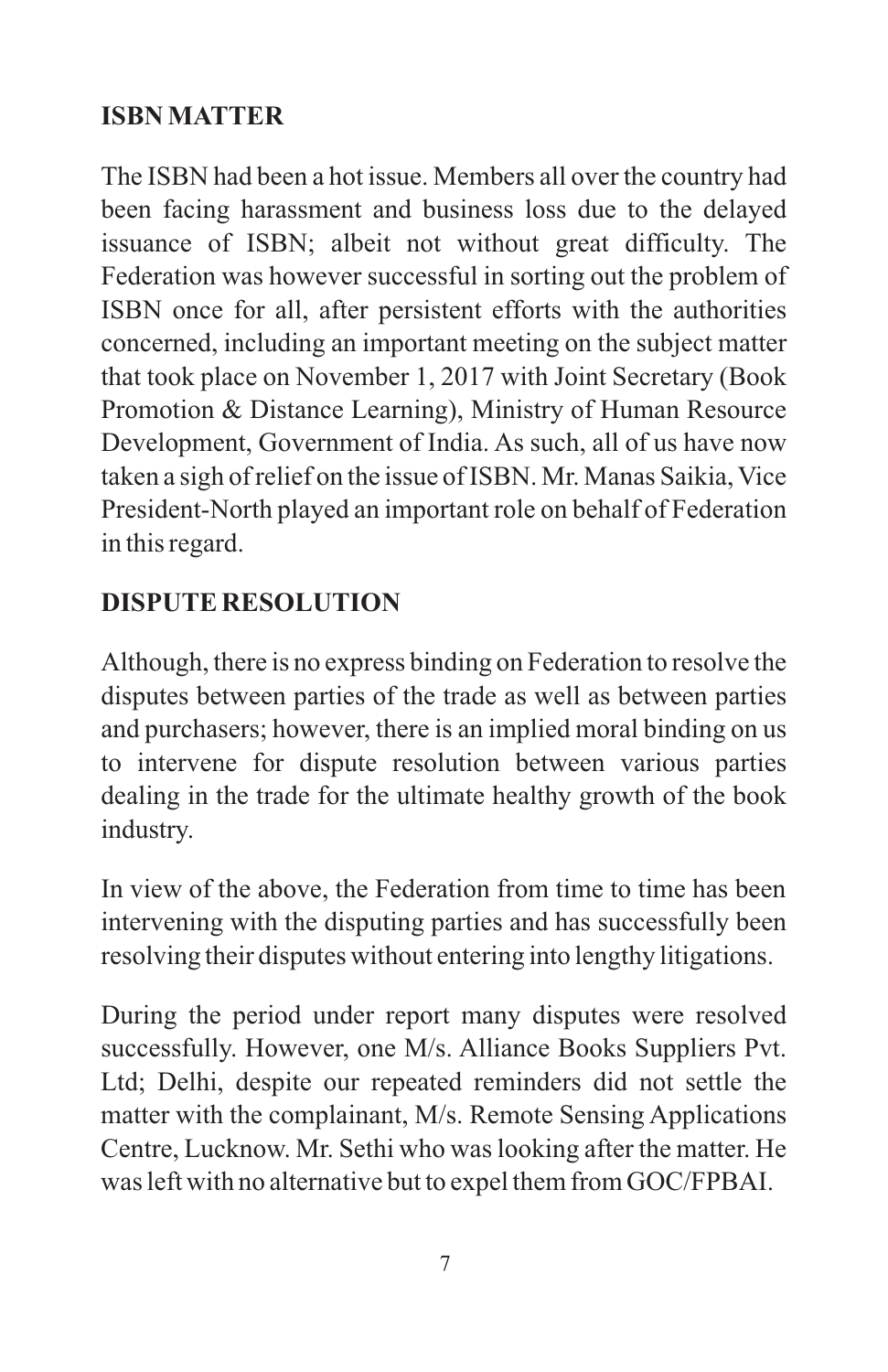### **GSTMATTER**

In the result of our sustained efforts and representations made to GST authorities, the books /journals had been exempted from GST. However, subsequently a lacuna was noticed in the aforesaid policy; wherein, the Authors'royalty has been brought under the purview of the GST to be taxable  $@18\%$  and intellectual property  $\omega$  12%, both on MRP, which is definitely going to have nightmarish and devastating impact not only on the promotion of printing book industry but will also obliterate its survival as well.

In view of the above, we sent various representations to Government of India, seeking exemption of GST on authors' royalty as well as taxability of activities carried out by agents in relation to granting excess to e-journals and e-periodicals.

In the result of the aforementioned representation, the GST council gave us an appointment to discuss the matters across the table on July 17, 2018, at GST council office, Jeevan Bharati Building, New Delhi. Accordingly I, alongwith Mr. Raj Mirchandani and Mr. Kapil Jain, C.A. met Mr. Shashank Priya, Joint Secretary GST. The salient features of the meeting have already been circulated on September 11, 2018, alongwith the minutes of the  $5<sup>th</sup> FCM$ .

It was also submitted by us that we need to have a level playing field for Indian vendors as well as for the Indian/ foreign publishers on the principle of equity guaranteed under Article 14 of the Constitution of India.

As such, we requested them to maintain the 'status quo' as was prevailing before the introduction of GST on e-resources, viz. GST should not be levied on e-books or e-journals for educational institutions whether they go through their own Indian vendors or are purchased directly from publisher.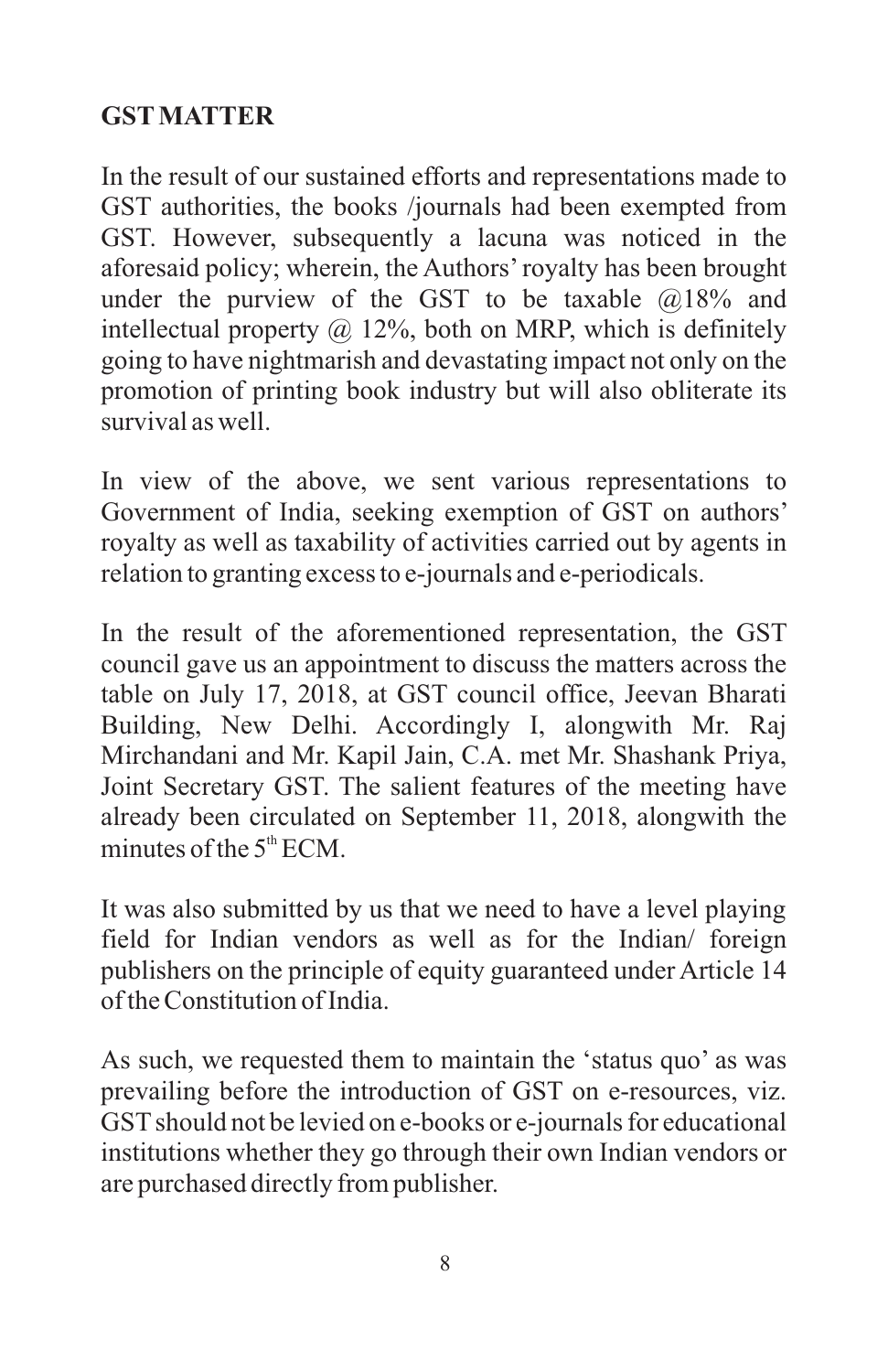We also submitted to extend the exemption of GST to all educational institutes in the larger interest of 'education for all' mission of the Nation.

## **OUR REPRESENTATIONS**

The Federation sent the representation to Minister of HRD, to get the relief from E-Shodh Sindhu's arbitrary actions on easing out a large number of agents to perform as e-journals/e-books suppliers especially from foreign publishers. The objective has been achieved.

On December, 2017, the Central Board of Secondary Education (CBSE) had sent a circular to all its affiliated school across the country that 'tuck shop' operating within school premises will only be allowed to sell NCERT books. In response to the above, we sent a representation to Chairman CBSE Board, notifying that the impugned order infringed the fundamental rights of parents and students and as such the CBSE circular also attracts the provisions of The Competition Act 2002. We also cited the order of the Madras High Court and the Bombay High Court prohibiting CBSE to issue such circulars. In the result of the above, the CBSE withdrew their impugned order.

In the month of January, 2018, we received a complaint from Mr. Dheeraj Gosain, Joint Secretary, All Assam Publishers and Booksellers Association, informing us that the Government of Assam has decided to distribute free text books to all the students upto class XII standard from 2018 onwards. The contention of the Association was that such free distribution of the text books will affect the book sellers very adversely as most of the booksellers and publishers of Assam survive by selling government text books; hence the government should find out some alternative in a philanthropic manner to help the students. Accordingly, we sent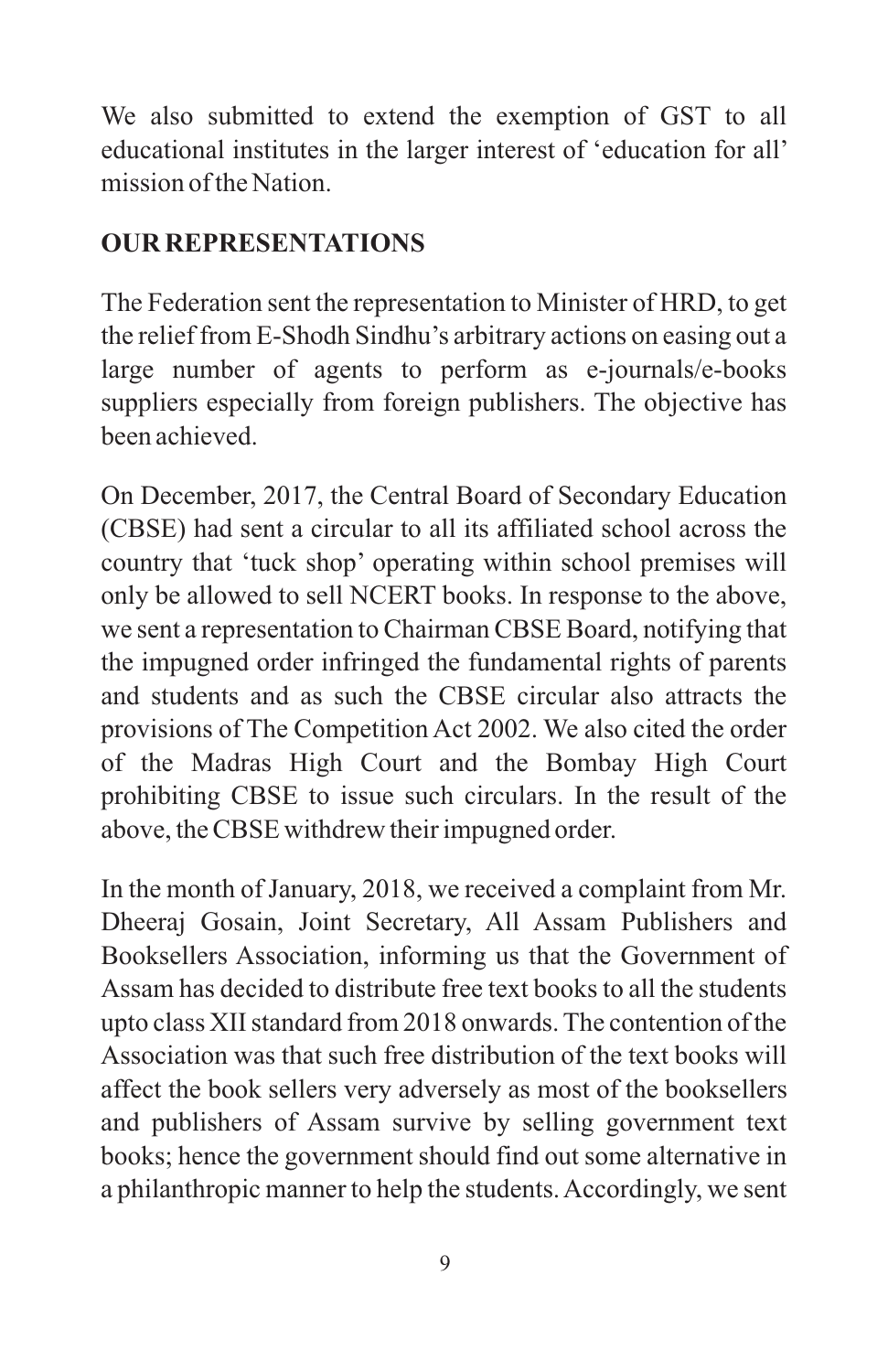representation to the Chief Minister of Assam, the Union Minister of HRD and the Prime Minister of India to look into the matter philanthropically.

The Federation sent representation to Vice- Chairman, Delhi Development Authority (DDA), New Delhi to resolve the lurking problem of sealing of the premises of some of members by MCD. In the representation, we clarified that we support the directions of the Hon'ble Supreme Court of India with respect to the amendments to be made in Master Plan 2021. Whereas, our book industry is non-polluting, non-hazardous and has been an integral part of the cultural heritage of the old city. Moreover, the book industry including book trade and publishing have been existing at Ansari Road, since pre 1960s; after which the Ansari Road has become a world-famous hub for book trade/publishing industry. It was communicated to DDA that some streets of Ansari Road have been approved but some have been left. We therefore requested DDA to approve one and all streets of the Ansari Road at par, on the principle of equity.

In the result of our representations, the Chairman asked us to attend a meeting of the Board of Enquiry and Hearing on June 12, 2018 at Vikas Sadan, New Delhi. I requested our legal advisor, Mr. Vaibhav Arora to attend the meeting, which was very fruitful and the DDAhas agreed to de-seal the premises and to recover the conversion charges.

# **LEGALMATTERS**

The members of the Federation quite often face legal problems for which the Federation has engaged the services of a lawyer, Mr. Vaibhav Arora on retainership basis @ Rs. 50,000 per annum. Members are at liberty to seek free advice from him. However, for filing the case, charges will be extra. The contact details of Mr.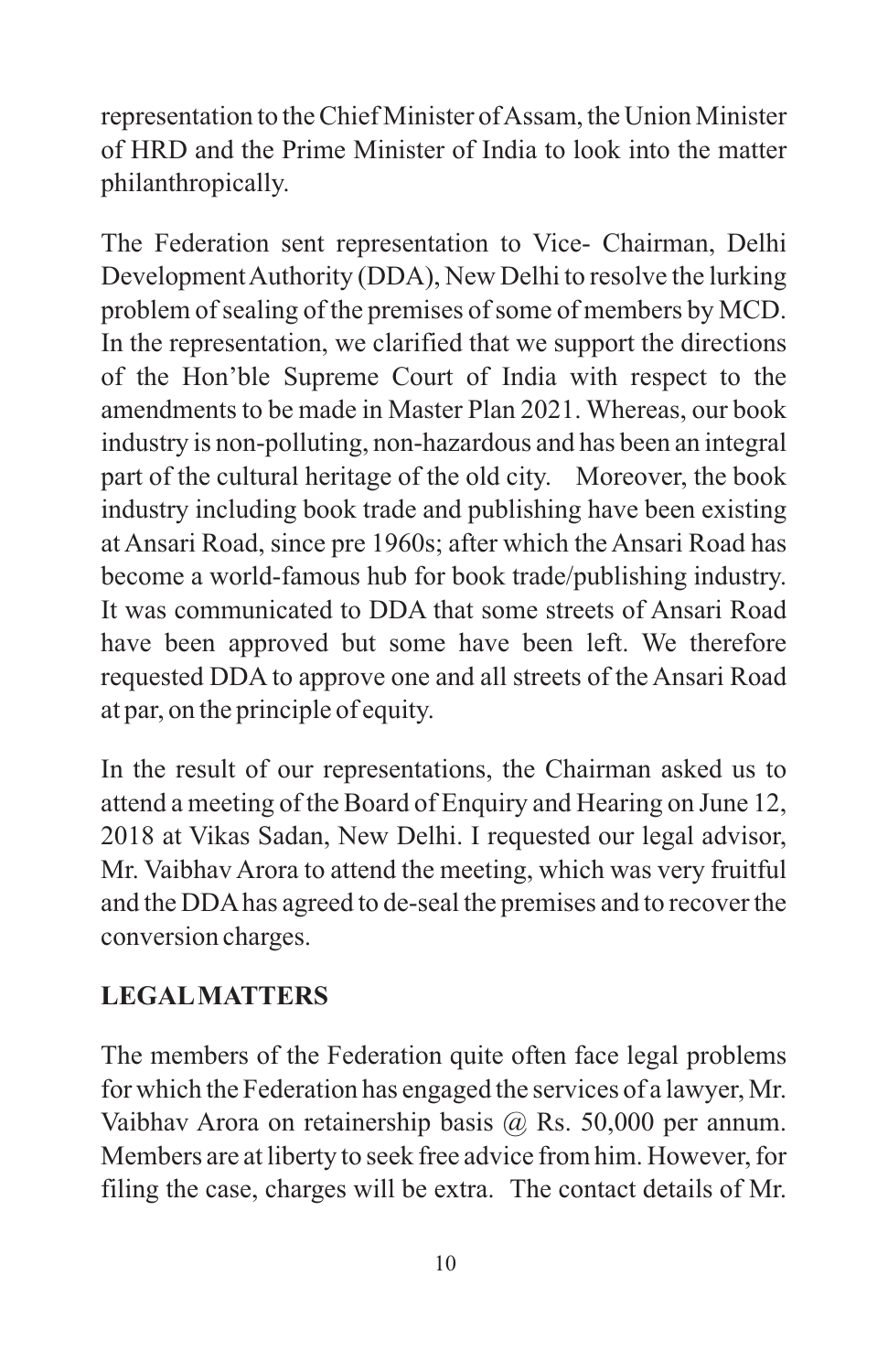Vaibhav Arora are given below, although the same have already been circulated to all members:-

Mr. Vaibhav Arora C-25/5 Connaught Place Middle Circle New Delhi -110001 Mobile: No: 9811848114 Email: arora.vaibhavarora@gmail.com

### **MINIMUM WAGES**

There was a steep revision of minimum wages by 36% of unskilled, semi-skilled and skilled workers in Delhi with effect from 06/03/2017. Our Federation alongwith Federation of Indian Publishers, Delhi State Booksellers' & Publishers' Association and Federation of Educational Publishers in India through Advocate Vaibhav Arora. After several hearings, now the Division Bench of Delhi High Court has pronounced the order in the late afternoon on 04.08.2018. Both the notifications i.e. constituting committee for recommendation about fixation of minimum wages and the notification dated 06.03.2017 fixing the minimum rates of wages have been quashed, and now the revised minimum rates w.e.f. 06.03.2017 will not be applicable on any employer in Delhi.

### **NEWSLETTER**

Federation's Newsletter is the brain child of the past president Mr. S.C. Sethi. He is also the editor of this Newsletter and always remains occupied developing its quality as well as the contents. It is the mouth piece of all the trade activities. It is the vehicle through which we are reaching to audience including the members of the trade, governmental offices, institutes, libraries and administrative authorities. It is self-sustaining, in which no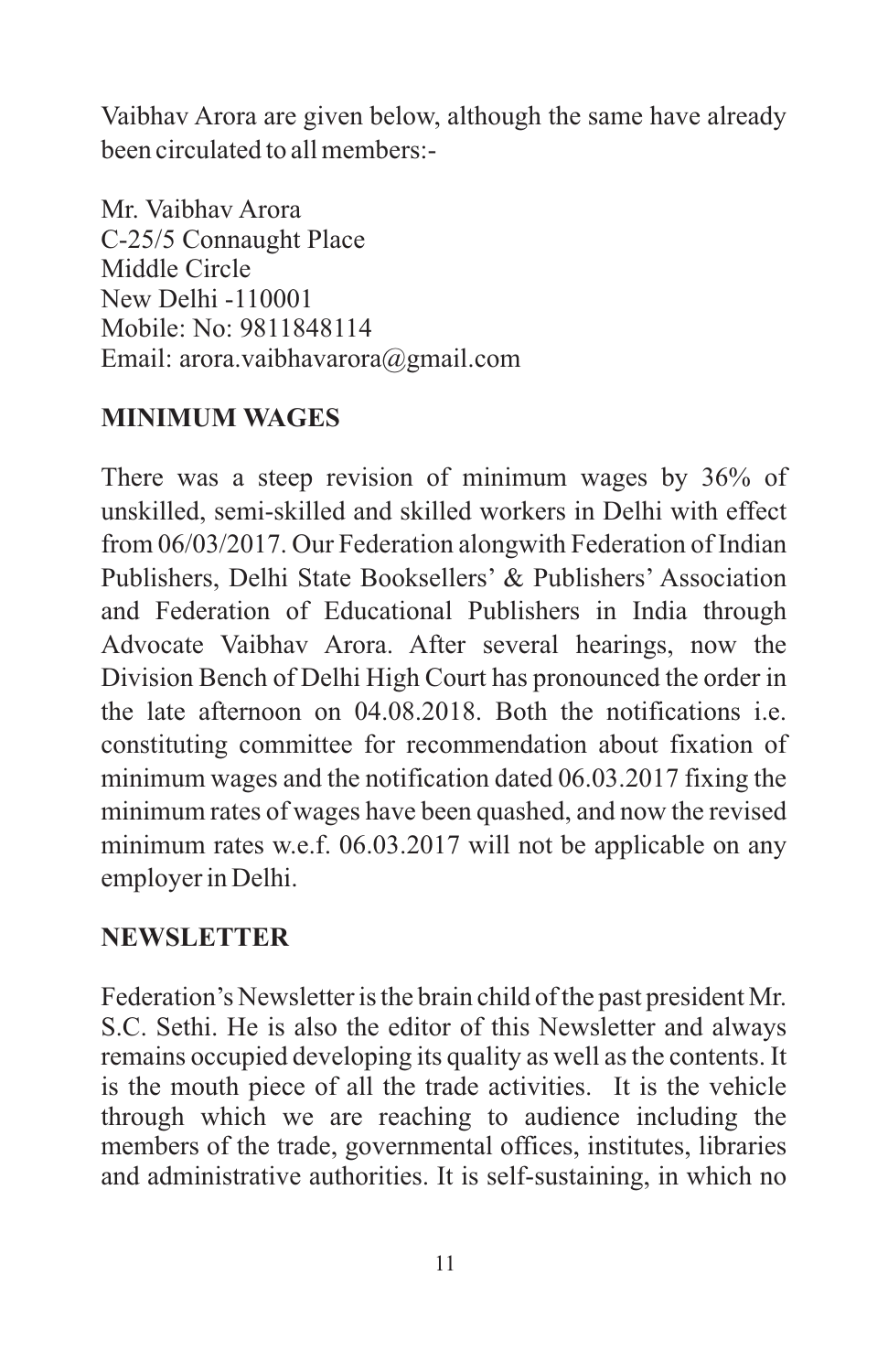funds of the Federation are involved. The Newsletter has been instrumental in bringing out transparency between various stakeholders such as publishers, booksellers, librarians and the institute authorities. It has been observed that through the medium of Newsletter, librarians got clarity on certain issues which carried ambiguity earlier.

The Federation through the medium of Newsletter has been able to disseminate vital information and modern trends of the trade to its members. In the Newsletter, we also publish the 'Success Stories' of our senior members who have reached to the higher level of success through their hard work, sincerity and dedication. Interviews are published with the view to encourage our young traders to derive benefit from their vast experience. We therefore request all of you to support Newsletter through publication of your advertisements. You are also requested to contribute material for publication by sharing your vast experience.

As per the practice followed, four pages in the Newsletter, viz. inside cover page, back cover page, inner of back cover page and last page facing inner of back cover page are blocked for utilization by Delhi Book Store, who generally sponsor a particular issue and make payment of Rs. 70,000/- for the same. This amount covers the cost of the Newsletter.

It has now been decided to offer some more space in the Newsletter for utilization by members who provide full or half page advertisement(s), for which charges are:-

Rs.10,000/- and Rs. 6,000/- respectively. Mechanical data for the advertisements is as under:

| Mechanical Data of Advertisement: | One full page $7" \times 9.5"$ |  |
|-----------------------------------|--------------------------------|--|
| (in PDF or CDR file)              | HalfPage: $7" \times 4.5"$     |  |

#### **PRESENTATION OF AWARDS TO FPBAI MEMBERS**

The Federation enjoys the tradition of honouring its leading and distinguished members as token of appreciation for the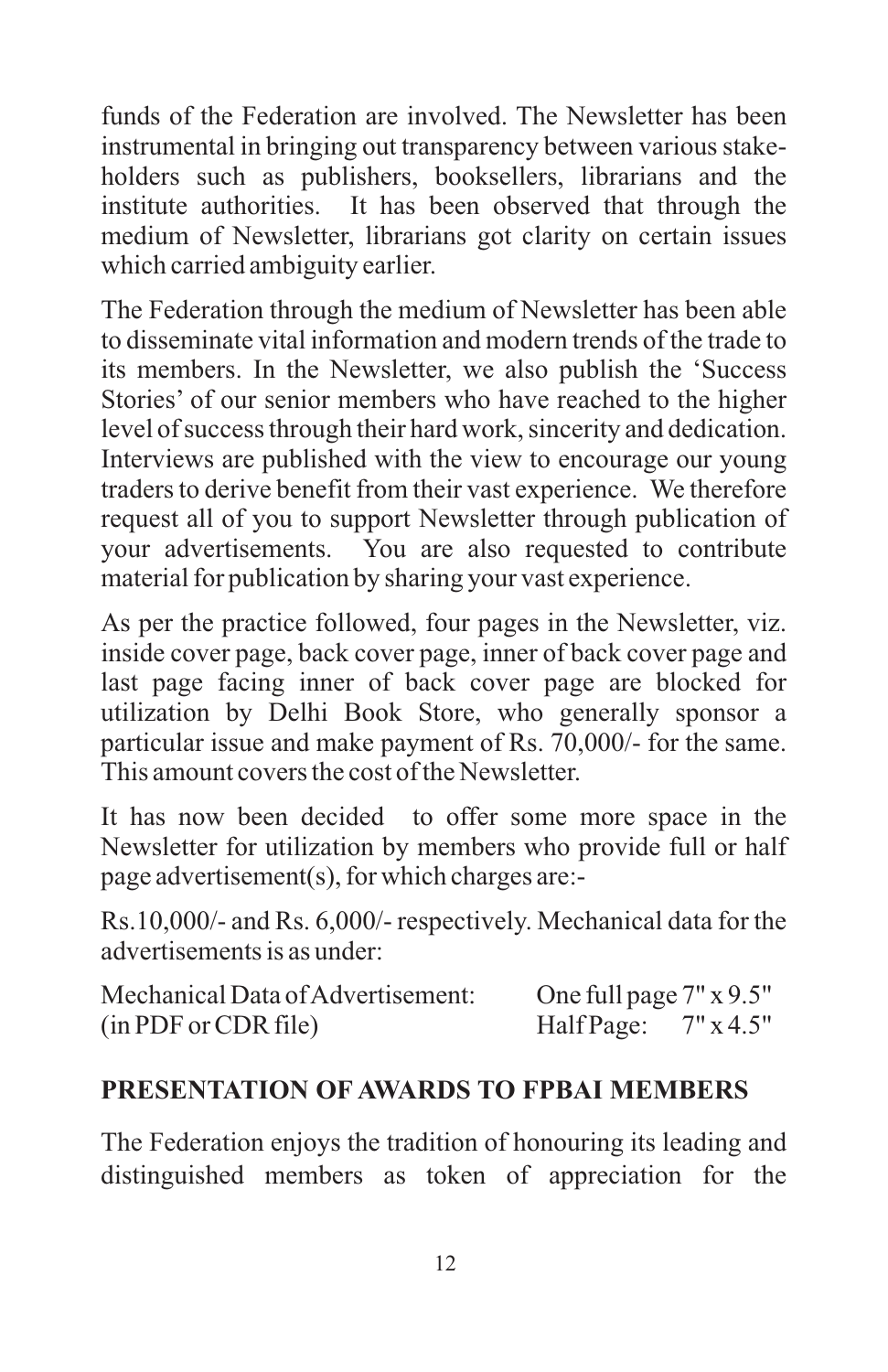commendable work done by them for the Indian Book Industry. As such, conventionally, we have given the following awards to members of outstanding experience and contribution:-

|              | S. No. Person Name | <b>Company Name</b>                       | <b>Place</b> |
|--------------|--------------------|-------------------------------------------|--------------|
| $\mathbf{L}$ | Mr. J.L. Kumar     | <b>Anmol Publications</b><br>Pvt. Ltd.    | Delhi        |
|              | Mr. Baldev Verma   | India Book Distributors<br>(Bombay), Ltd. | Delhi        |

#### **LIFETIME ACHEIVEMENT AWARD**

#### **GOLDEN AWARD (50 Years)**

| 1.  | Mr. M.G. Arora     | Universal Book Traders               | Delhi     |
|-----|--------------------|--------------------------------------|-----------|
| 2.  | Mr. S.K. Ghai      | Sterling Publishers (P) Ltd. Delhi   |           |
| 3.  | Mr. S.C. Sethi     | Indiana Publishing House             | Delhi     |
| 4.  | Mr. B.R. Chawla    | Heritage Publishers                  | Delhi     |
| 5.  | Mr. A.S. Chowdhry  | Goodwill Books<br>International      | Delhi     |
| 6.  | Mr. Suresh C. Shah | Sapna Book House<br>Pvt. Ltd.        | Bangalore |
| 7.  | Mr. Sudhir B. Shah | B.S. Shah Educational<br>Publishers  | Ahmedabad |
| 8.  | Mr. N.K. Mehra     | Narosa Publishing House<br>Pvt. Ltd. | Delhi     |
| 9.  | Mr. Om Arora       | The Varity Book Depot                | Delhi     |
| 10. | Mr. Bhim Sen Puri  | Central News Agency<br>Pvt. Ltd.     | Delhi     |
| 11. | Mr. Vinod Kapoor   | Bhartiya Sahitya Bhavana             | Delhi     |

#### **SPECIALAWARD**

|  | Mr. Satish Upadhyay | Satyam Books Pvt. Ltd. | Delhi |
|--|---------------------|------------------------|-------|
|--|---------------------|------------------------|-------|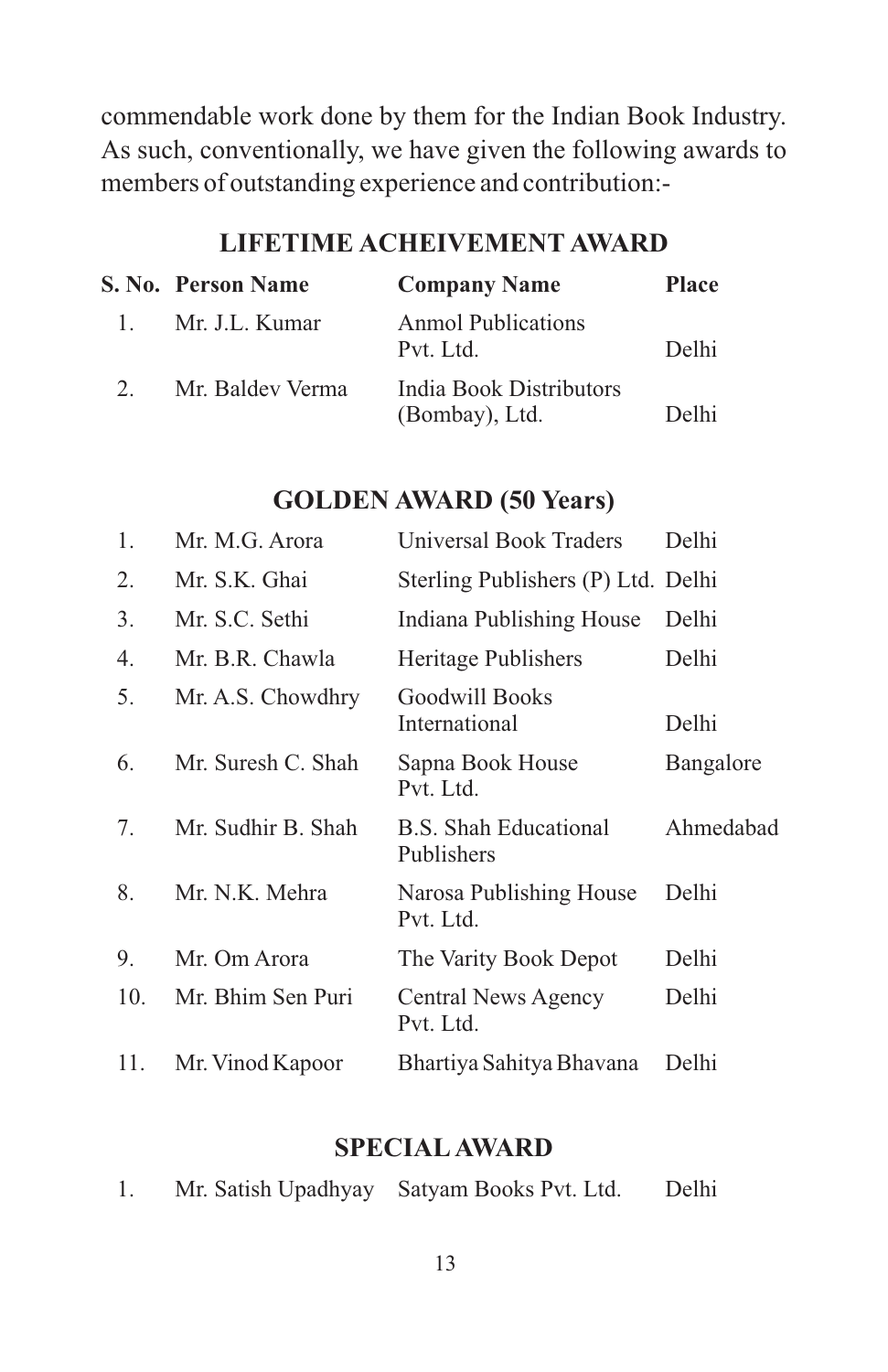## **FINANCIAL HEALTH OF FPBAI**

The Audited Accounts of the **FPBAI**for the financial year ending **st 31 March 2018** indicate that the financial position of the **Federation** is quite sound. The main features of the Accounts are highlighted as follows:

- 1. The 'Reserves and Surplus' discloses an amount of **Rs. 1,54,67,014/-**during the year as compared to **Rs. 1,36,58,703/-**during the previous year, (an appreciable increase of **Rs. 18,08,311/-**).
- 2. 'Cash and Cash equivalents' indicates an amount of **Rs. 1,50,83,756/-** for this year compared **Rs. 1,32,41,328/-**in the last year (an appreciable increase of **Rs. 18,42,428/-**)
- 3. 'Revenue from Operations' shows an amount of **Rs. 33,38,698/-** in this financial year as against **Rs. 31,00,145/-** for the last year, thus registering a total increase o f

**Rs. 2,38,553/-** Under the head receipts in respect of 'Subscription from Members' indicate an amount of **Rs. 26,68,190/-** for this year as compared to **Rs. 26,56,245/** for the last year (increase of **Rs. 11,945/-**) Receipts in respect of GOC indicates an amount of **Rs. 2,84,924/-** in this year as compared to **Rs. 2,83,000/-** for the last year. (Increase of **Rs. 1,924/-**).

4. 'Other Income' shows the interest on Bank Deposits as **Rs. 11,63,781**/- in the year under reports as against **Rs. 10,72,610/-** for the last year, (an increase of **Rs. 91,171/-**).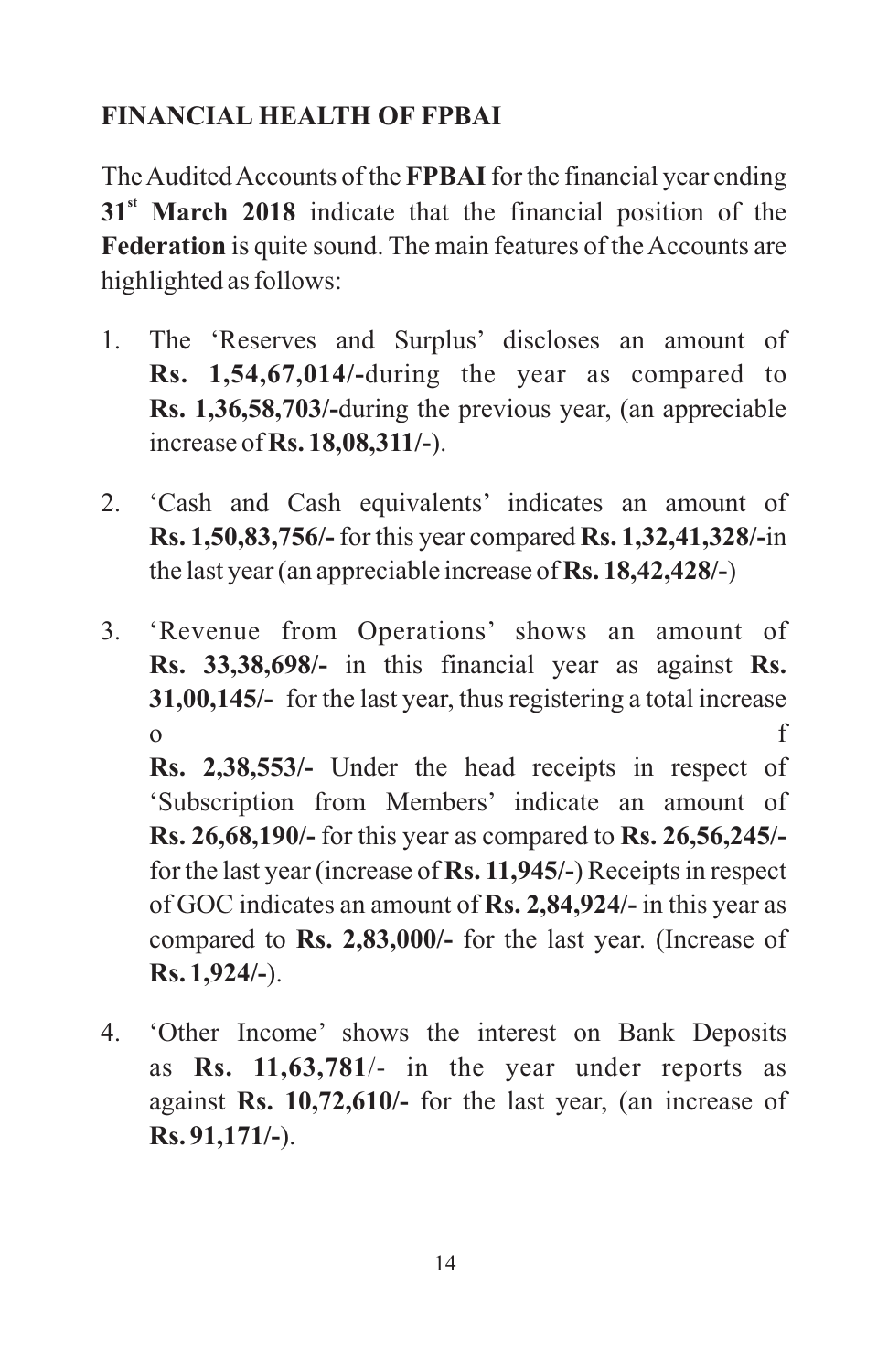5. Operation and other expenses' including Salary to Staff, which contains expenditure, shows an amount of **Rs. 22,01,293/-** in this year as compared to **Rs. 25,14,020/** during the last year, (decrease of **Rs. 3,12,727/-**).

## **ACKNOWLEDGEMENT**

I would like to thank and acknowledge the cooperation and support of my colleagues for carrying out the noble activities throughout my tenure as President-FPBAI, during the Financial year 2017-18.

I am particularly grateful to the members of the Executive Committee for providing me whole-hearted support and cooperation throughout my tenure. My sincere thanks to Mr. S.C. Sethi, who has always been ready to help and advise me wherever it was required. I would also like to convey my sincere thanks to Mr. Raj D. Mirchandani; Mr. Vinod Vasishtha; Mr. A.S. Chowdhry, Mr. Vijay Ahuja, Mr. KPR Nair & Mr. Bhupinder Chowdhri.

I also express my gratitude for the cooperation extended to me by vice presidents: Mr. Manas Saikia; Mr. Nitin S. Shah; and Mr. Narendra K. Nandu. I am also thankful to Mr. Pradeep Arora, Hony. Secretary; Mr. Prashant Jain, Hony. Treasurer; Mr. Arunjit Singh, Hony. Joint Secretary; Mr. Jaideep Gurwara, Mr. Vikas Chowdhary; Dr. Manish Arora; Mr. J.L. Kumar; Mr. Vinod Kapoor; Mr. Baldev Verma; Mr. S.K. Ghai.

I also express my thanks for the excellent administrative support rendered for the Federation by Mr. Hasan Khurshid, our PR Advisor/Executive Secretary, who has done very hard work to make everything so simple to the extent that without his active